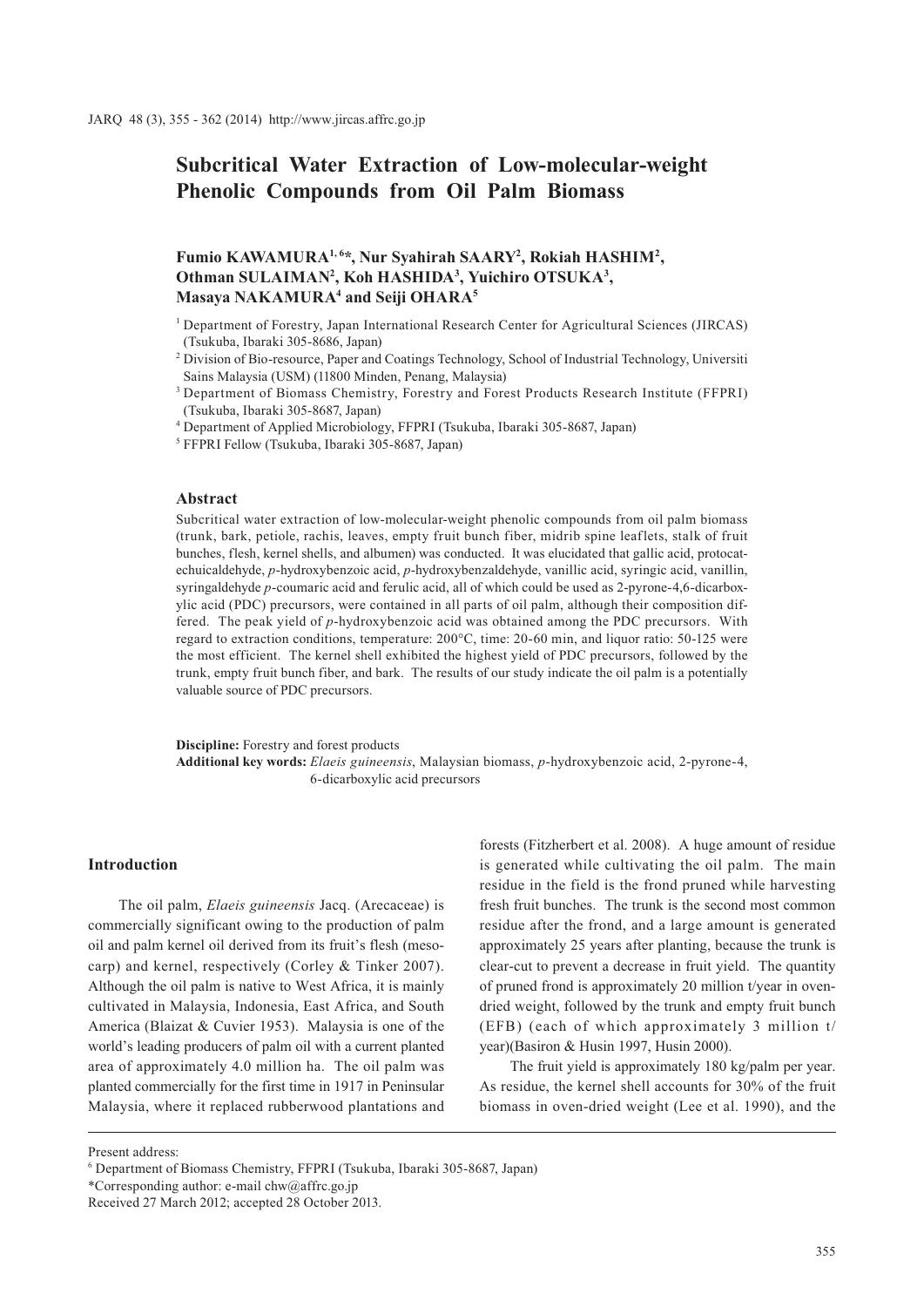quantity corresponds to double the extracted flesh fiber (Guo et al. 2008). The content of lignin in the kernel shell is high (Abnisa et al. 2011); hence numerous low-molecularweight phenolic compounds are expected to be formed by lignin hydrolysis, although the quantity of kernel shell generated by mills is less than that of EFB.

The utilization of the oil palm biomass is restrictive, despite its abundance, as mentioned above. With regard to commercial utilization, the outer and middle parts of the trunk (without the bark) are used to manufacture plywood (Abdul Khalil et al. 2010, Sulaiman et al. 2008), although the inner part of the trunk (within a radius of around 30% from the center) is discarded because it lacks sufficient mechanical strength. Charcoal and wood vinegar are produced from the palm kernel shell (Cheah & Hoi 1999, Corley & Tinker 2007). The frond is used as fodder, albeit on a small scale (Kawamoto et al. 1999), while the extracted flesh fiber and kernel shell are mainly used as fuel for energy (Husain et al. 2002). Investigations into the manufacture of pulp and paper from EFB (Jiménez et al. 2009, Leh et al. 2008), and bio-ethanol production from sap obtained by squeezing old oil palm trunks felled for replanting (Kosugi et al. 2010) are ongoing; however, their commercialization remains insufficient to date.

Knowledge of phenolic constituents in each part of the oil palm is limited, and that in kernel shells is unclear. *p*-Hydroxybenzoic acid, *p*-hydroxybenzaldehyde, vanillic acid, syringic acid, vanillin, syringaldehyde, *p*-coumaric acid and ferulic acid were identified as alkaline degradation products of EFB (Sun et al. 2000). However, the behavior of these  $C_6$ -C<sub>1</sub> low-molecular-weight phenolic compounds during subcritical water extraction has not yet been elucidated. Phenolic constituents in the oil palm, which were identified by a chromatographic method without degradation, were as follows: three flavonoids  $(C_6-C_3-C_6)$ compounds), chrysoeriol, luteolin and naringenin from leaves (Nyananyo et al. 2010); five  $C_6$ - $C_1$  low-molecularweight phenolic compounds, gallic acid, protocatechuic acid, *p*-hydroxybenzoic acid, vanillic acid, syringic acid, and three  $C_6$ - $C_3$  low-molecular-weight phenolic compounds, caffeic acid, *p*-coumaric acid, ferulic acid from fruit (Neo et al. 2010); caffeoylshikimic acid (ester of  $C_6$ -C<sub>3</sub> lowmolecular-weight phenolic compound and shikimic acid) from palm oil mill effluent (POME)(Sambanthamurthi et al. 2011). It had been elucidated that *p*-hydroxybenzoic acid exists not only as a free form but also as an ester form in a lignin molecule of the oil palm (Tomimura 1992), although the existing form of the other low-molecular-weight phenolic compounds is unclear.

2-Pyrone-4,6-dicarboxylic acid (PDC) (Fig. 1) can be prepared using  $C_6$ - $C_1$  or  $C_6$ - $C_3$  low-molecular-weight phenolic compounds (e.g. *p*-hydroxybenzoic acid, protocatechualdehyde, syringaldehyde, vanillin, *p*-coumaric acid



**Fig. 1. Structure of 2-pyrone-4,6-dicarboxylic acid (PDC)**

and ferulic acid; hereinafter referred to as "PDC precursors") by fermentation using transgenic bacteria (Otsuka et al. 2006), and PDC can easily be converted into various useful polymers such as polyester, polyurethane, and polyamide. The conventional method used to prepare these PDC precursors is the alkaline nitrobenzene oxidation decomposition of lignin (Otsuka et al. 2006, Xiang & Lee 2001). The production of PDC using low-molecular-weight phenolic compounds extracted from oil palm biomass leads to the efficient utilization of unused bioresources as alternatives to non-renewable fossil resources.

It is important to hydrolyze ester linkages of the oil palm lignin to extract PDC precursors. Subcritical water treatment is considered advantageous because it does not use a reagent such as an alkali or acid, while subcritical water is maintained in a liquid state at temperatures between the boiling point of water under ambient conditions (100°C) and its supercritical point (374°C). The dielectric constant of subcritical water at 250°C resembles that of acetone at room temperature (Herrero et al. 2006, Wiboonsirikul et al. 2007). The dissociation constant of water varies with temperature; this property can be utilized to alter the extraction property of a number of substances. Accordingly, subcritical water has been employed to extract various substances, such as essential oils, proteins, xanthones, anthraquinones, flavonoids, and low-molecular-weight phenolic constituents (Buranov & Mazza 2009, Eikani et al. 2007, Ho et al. 2007, Kim et al. 2010, Kulkarni et al. 2008, Ozel et al. 2003, Petersson et al. 2010, Pongnaravane et al. 2006, Pourali et al. 2010, Prommuak et al. 2008, Sereewatthanawut et al. 2008, Srinivas et al. 2010). Subcritical water can function as an acid catalyst or base catalyst in chemical reactions because its dissociation constant exceeds that of ambient water; subcritical water dissociates into hydrogen and hydroxyl ions to a greater extent, thereby accelerating the reactions (Wiboonsirikul et al. 2007). Subcritical water is also employed to hydrolyze esters and polysaccharides without using additional catalysts (Asghari & Yoshida 2010, Fujii et al. 2006, Haghighat Khajavi et al. 2006, Khuwijitjaru et al. 2004). Subcritical water extraction has an advantage over supercritical water extraction in terms of equipment cost and energy consumption because the latter must be performed at a high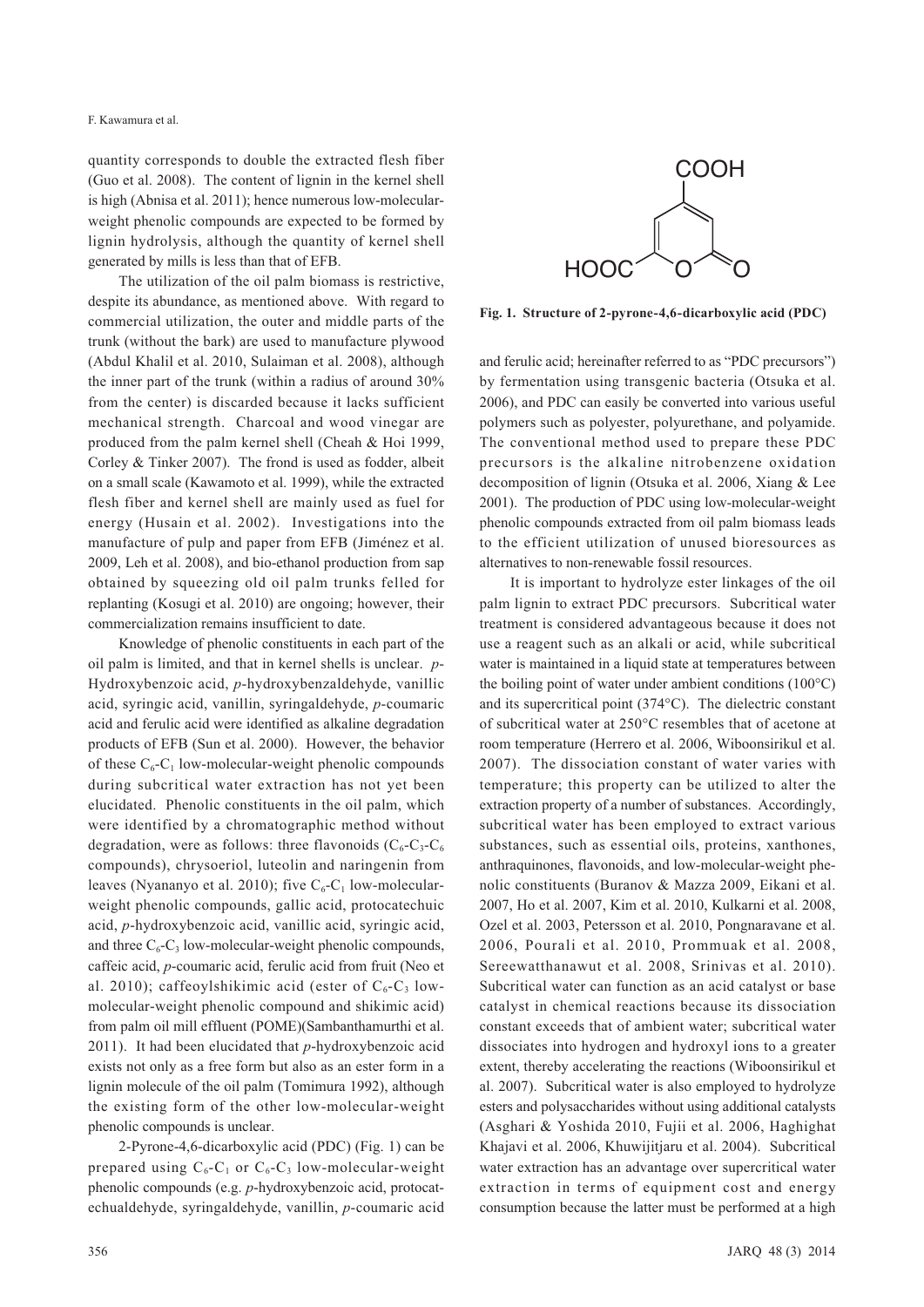Subcritical Water Extraction of Phenolic Compounds from Oil Palm Biomass



**Table 1. Moisture contents of sample meals**

| Parts                 | Moisture contents $(\% )$ |
|-----------------------|---------------------------|
| Trunk                 | $8.7 - 9.8$               |
| <b>Bark</b>           | $11.0 - 11.2$             |
| Petiole               | $8.4 - 9.0$               |
| Rachis                | $9.0 - 9.8$               |
| Leaves                | 7.4                       |
| EFB fiber             | 8.5                       |
| Midrib spine leaflets | 6.7                       |
| Stalk of fruit bunch  | 7.4                       |
| Flesh                 | 2.5                       |
| Kernel shell          | 6.4                       |
| Albumen               | 6.1                       |

#### **Fig. 2. Parts of the oil palm**

a: cross-section of trunk, b: frond, c: empty fruit bunch, d: cross-section of fruit



**Fig. 3. Sample separation procedure**

temperature  $(>374^{\circ}C)$  and under high pressure  $(>22.4)$ MPa)(Zhang et al. 2007).

In this study, the optimum values of extraction temperature, extraction time and liquor ratio in the subcritical water extraction of each part of the oil palm biomass were determined, then the contents of PDC precursors obtained were also clarified. The potential of the oil palm as a raw material to prepare PDC precursors was assessed.

## **Materials and methods**

#### **1. Plant materials**

A 33-year-old *Elaeis guineensis* (oil palm) cultivated in Staughton Estate, Redang Panjang, Perak, Malaysia, was sampled in May 2008. The cultivar was *dura* × *pisifera*. The oil palm sample was separated into 11 parts: trunk (without bark and cortex), bark, petiole, rachis, leaves, empty fruit bunch (EFB) fiber, midrib spine leaflets, stalk of fruit bunch, flesh, kernel shell, and albumen (Corley & Tinker 2007). Each part of the oil palm is illustrated in Fig. 2 and the sample separation procedure is shown in Fig. 3. The portion from the base to 50 cm of the frond stalk was

treated as the petiole, and that from the top to 100 cm of the frond stalk as the rachis.

## **2. Sample meal preparation**

All the raw plant materials were placed in a freezer at -20 $^{\circ}$ C, cut into chips (*ca*. 25  $\times$  6  $\times$  3 mm) and freeze-dried. After freeze-drying, the chips were ground into meal in a Wiley mill (Retsch cutting mill SM 1). The sample meal was sieved and 250-500-μm particles were collected. The completely processed sample meal was then placed in a freezer at -20°C. Voucher specimens were deposited in the Division of Bio-resource, Paper and Coatings Technology, Universiti Sains Malaysia (USM).

## **3. Subcritical water extraction of PDC precursors from oil palm biomass**

The equipment for subcritical water extraction comprises a temperature controller, band heater, pressure gauge, and pressure-tight cell TVS-1 (Taiatsu Techno Inc., Tokyo, Japan; capacity, 150 mL; maximum temperature, 200°C). Before subcritical water extraction was performed, the moisture content of each sample meal was determined (Table 1). Air-dried sample meal (1 g) was placed in the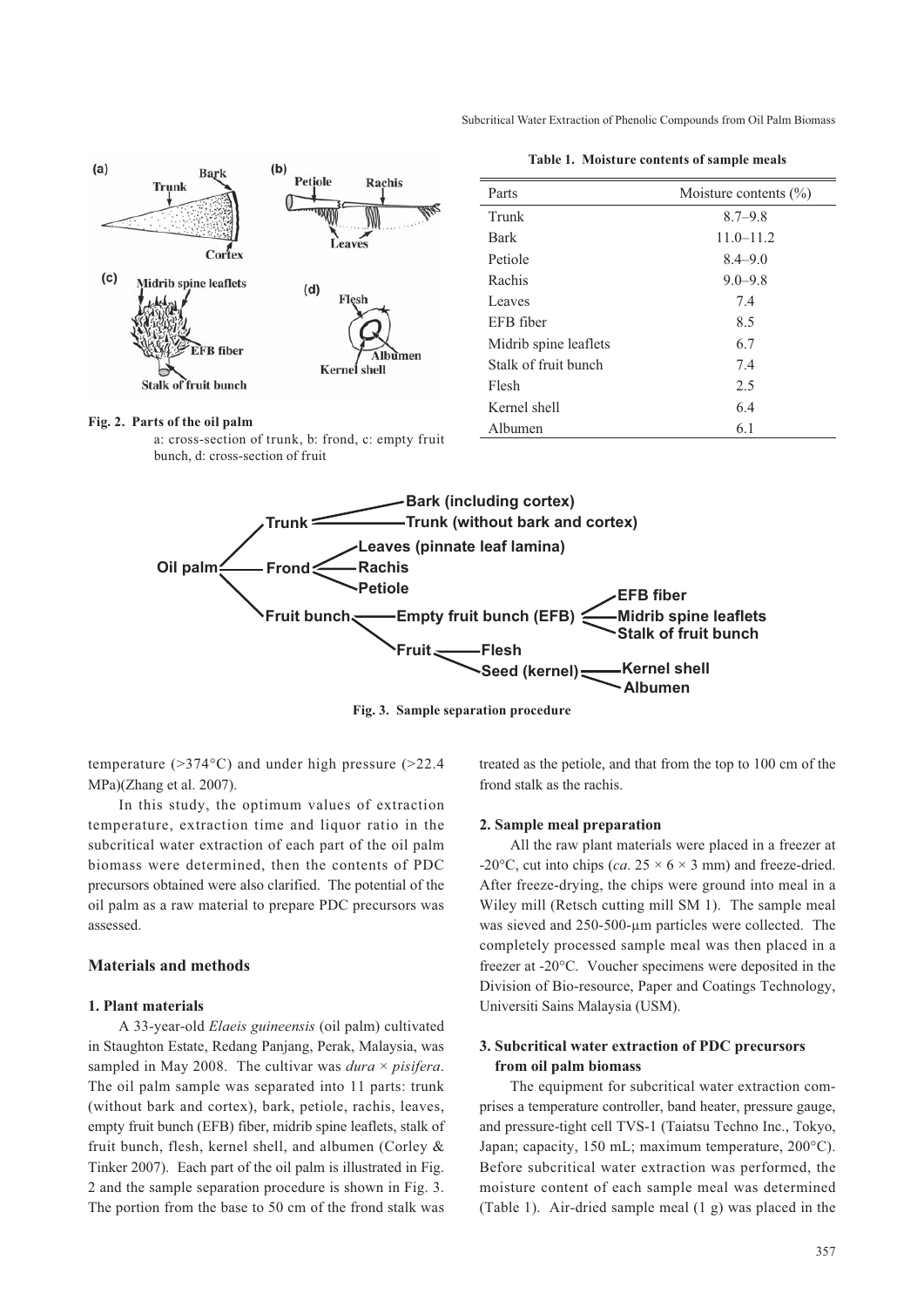pressure-tight cell and distilled water (25-125 mL) was added. Subsequently, the pressure-tight cell was heated to 100-200°C over a period of 5-80 min (holding time). To raise the temperature of the cell (containing 100 mL water) from ambient temperature to extraction temperature, the cell was heated for 5, 8, 12, 16, 23, and 34 min to attain temperatures of 100, 120, 140, 160, 180, and 200°C, respectively. After extraction, the pressure-tight cell was cooled by water flow, whereupon the reaction products were centrifuged for 20 min at 6,000 rpm and the supernatant was filtrated using a DISMIC-13CP cellulose acetate filter (Toyo Roshi Inc., Tokyo, Japan; pore size, 0.45 μm). The filtrated solution (20 μL) was subjected to reversed-phase high-performance liquid chromatography (HPLC) analysis. Subcritical water extraction was repeated three times under each condition of temperature, time and liquor ratio, and the mean value and standard deviation were calculated.

### **4. HPLC method**

HPLC was performed with a Shimadzu LC-20AD pump, a SPD-20A ultraviolet-visible (UV/VIS) detector, and CTO-20AC column oven, using a prepacked Shimadzu Shim-pack CLC-ODS (M)  $(250 \times 4.6 \text{ mm i.d.})$  column. A linear gradient elution of Eluent A (10 mM aqueous phosphoric acid solution) and B (methanol) was used to perform the separation. The elution program was as follows [Eluent B% (min)]:  $15\%$  (0) -  $20\%$  (3) -  $20\%$  (20) -  $50\%$  (40). Solvents for HPLC were HPLC grade (Sigma-Aldrich Inc., St. Louis, MO, USA). The conditions for HPLC analyses were as follows: temperature of the UV/VIS cell, 40°C; temperature of the column oven, 40°C; wavelengths of the UV/VIS detector, 280 and 360 nm; and flow rate, 1.0 mL min<sup>-1</sup>. The retention times (min) of 14 PDC precursors are summarized in Table 2. Quantitative determination using HPLC was carried out with the calibration curves previously prepared using the absorbance of standard materials at 280nm. The yields of PDC precursors from the plant materials were calculated as percentage values based on ovendried sample meal. The qualitative determination of each PDC precursor from the plant materials was performed based on the retention time and the precursor's UV spectrum recorded using an UV scan of each peak. Each sample solution was subjected to HPLC analyses within 4 h of subcritical water extraction to prevent any decline in quality.

#### **Results and discussion**

## **1. Optimum conditions for subcritical water extraction of PDC precursors from the oil palm trunk and their transformation behavior**

Ten PDC precursors, gallic acid, protocatechuicaldehyde, *p*-hydroxybenzoic acid, *p*-hydroxybenzaldehyde, vanillic acid, syringic acid, vanillin, syringaldehyde, *p*-

**Table 2. Retention times of PDC precursors in HPLC** 

| PDC precursors                | Retention times (min) <sup>a</sup> |
|-------------------------------|------------------------------------|
| Gallic acid                   | 5.18                               |
| 3,4,5-Trihydroxy-benzaldehyde | 6.93                               |
| Protocatechuic acid           | 8.79                               |
| Protocatechualdehyde          | 11.25                              |
| $p$ -Hydroxybenzoic acid      | 13.59                              |
| $p$ -Hydroxybenzaldehyde      | 16.84                              |
| Vanillic acid                 | 17.76                              |
| Caffeic acid                  | 18.33                              |
| Syringic acid                 | 21.88                              |
| Vanillin                      | 22.57                              |
| Syringaldehyde                | 27.87                              |
| $p$ -Coumaric acid            | 30.56                              |
| Ferulic acid                  | 34.49                              |
| Sinapic acid                  | 35.75                              |
|                               |                                    |

a Determined using reference standards.

coumaric acid and ferulic acid were detected in subcritical water extraction products from the oil palm trunk. The effect of temperature on the PDC precursor yields in subcritical water extraction is shown in Fig. 4a (total PDC precursor, *p*-hydroxybenzoic acid), Fig. 4b (syringaldehyde, protocatechuicaldehyde, syringic acid, vanillin) and Fig. 4c (gallic acid, *p*-hydroxybenzaldehyde, vanillic acid, *p*coumaric acid, ferulic acid). The maximum total yield of the PDC precursors was attained at 200°C, and *p*hydroxybenzoic acid was obtained in the highest yield among the ten precursors, while gallic acid and *p*-coumaric acid disappeared at this temperature (eight PDC precursors were detected at 200°C).

The yield of gallic acid was highest at 100°C, declined at temperatures above 100°C and disappeared at 180°C (Fig. 4c). Most of the other precursors exhibited maximum yield at 200°C; however, *p*-coumaric acid, syringaldehyde, and ferulic acid exhibited maximum yield at 160°C (Figs. 4b and 4c). There was a significant rise in the yield of *p*hydroxybenzoic acid with increasing treatment temperature, particularly at 200°C (Fig. 4a). It was assumed that *p*hydroxybenzoic acid is relatively stable when heated, as compared to gallic acid, which has a pyrogallol nucleus in a molecule, and that *p*-hydroxybenzoic acid is formed during subcritical water extraction by hydrolyzing *p*hydroxybenzoic acid esters existing in lignin molecules(Haghighat Khajavi et al. 2006, Khuwijitjaru et al. 2004, Pourali et al. 2010, Tomimura 1992). Tannins and other components are also potentially the origin of *p*hydroxybenzoic acid, which is formed by the hydrolysis of esters in tannin and other molecules (Nomizu et al. 2008). Wiboonsirikul et al. investigated the subcritical water extraction of defatted rice bran and found that the yield of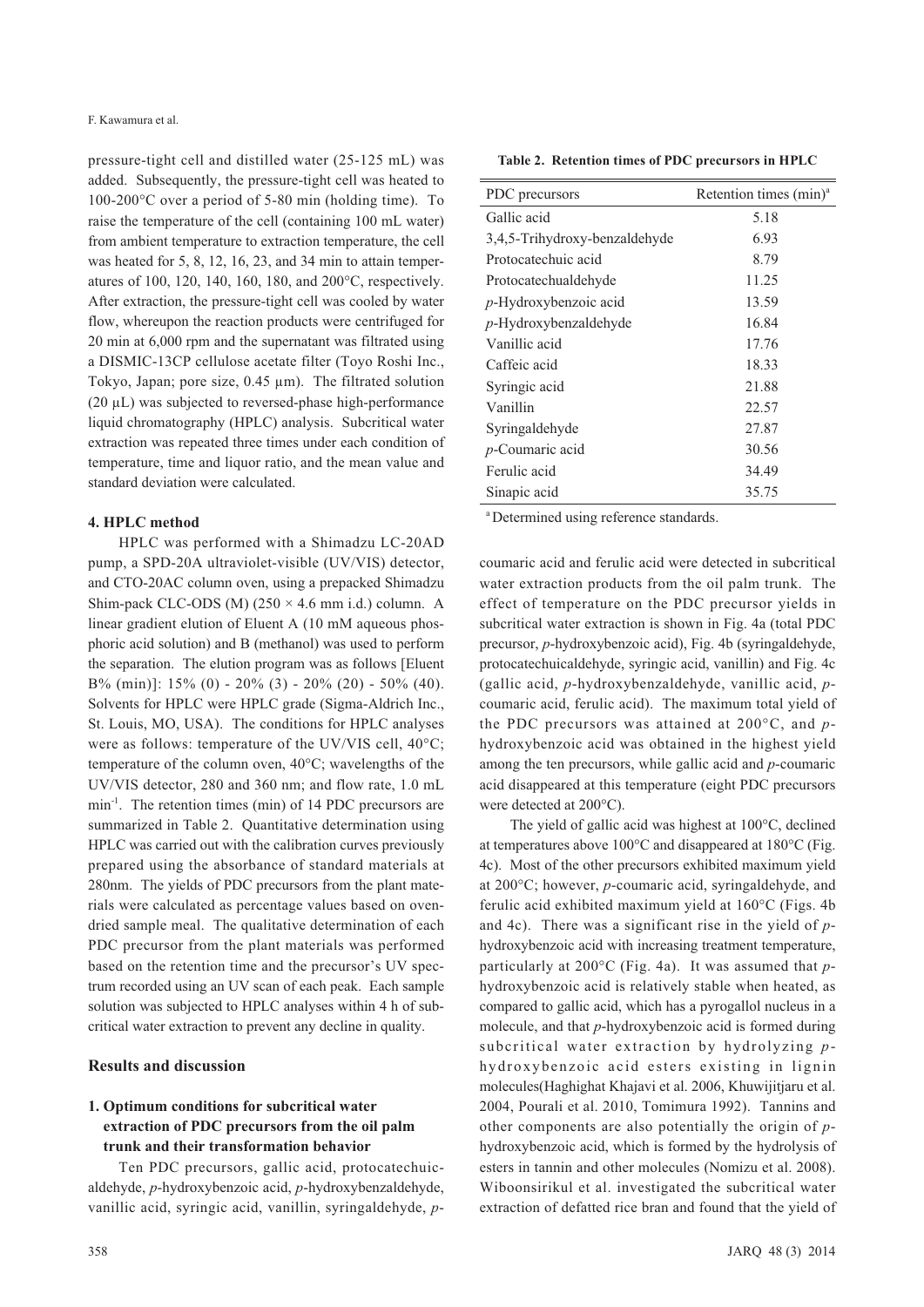



**Fig. 4. Effect of temperature on the yields of PDC precursors from the oil palm trunk in subcritical water extraction**

Conditions for extraction: time, 20 min; liquor ratio, 50. Results are expressed as the mean ± SD (*n*   $= 3$ , Fig. 4a).

(a)  $\bullet$ : Total PDC precursor,  $\blacksquare$ : *p*-hydroxybenzoic acid; (b)  $\blacklozenge$ : syringaldehyde,  $\blacklozenge$ : protocatechuicaldehyde,  $\Box$ : syringic acid,  $\blacktriangle$ : vanillin; (c)  $\bigcirc$ : gallic acid,  $\Box$ : *p*-hydroxybenzaldehyde,  $\Box$ : vanillic acid,  $\bullet: p$ -coumaric acid,  $\blacktriangle$ : ferulic acid.

the extracts peaked at 200°C, and the total phenol content peaked at 200-250°C (Wiboonsirikul et al. 2007); these results resembled those we obtained for subcritical water extraction using the oil palm trunk.

The effect of extraction time on the yields of PDC precursors at 200°C is shown in Fig. 5. The highest total yield of PDC precursors and the highest yield of *p*hydroxybenzoic acid were attained with an extraction time of 20 -60 min. It was confirmed that the yield of PDC precursors was lower between 0 and 10 min due to the insufficient hydrolysis of *p*-hydroxybenzoic acid esters in lignin molecules. On the other hand, it was presumed that the decomposition of PDC precursors occurred within 80



**Fig. 5. Effect of time on the yields of PDC precursors from the oil palm trunk in subcritical water extraction** Conditions for extraction: temperature, 200°C; liquor ratio, 50. Results are expressed as the mean  $\pm$  SD (*n* = 3).



#### **Fig. 6. Effect of water volume on the yields of PDC precursors from the oil palm trunk in subcritical water extraction**

Conditions for extraction: temperature, 200°C; time, 40 min. Results are expressed as the mean  $\pm$ SD  $(n = 3)$ .

min, because their yield decreased. We confirmed the effect of extraction time on the yields of each PDC precursor; *p*hydroxybenzoic acid showed the highest yield among PDC precursors. Furthermore, *p*-hydroxybenzoic acid is estimated as a value-added compound, because it can be used not only as a PDC precursor but also as a raw material for manufacturing polyester plastics (Higashi et al. 1984a, Higashi et al. 1984b). Based on the significance of *p*hydroxybenzoic acid, we described here only the yield of this compound and the total yield of PDC precursors.

The effect of water volume on the yields of PDC precursors at 200°C for 40 min is shown in Fig. 6. The yields of PDC precursors were high within the range 50-125 mL, while the yield was lower when using 25 mL water.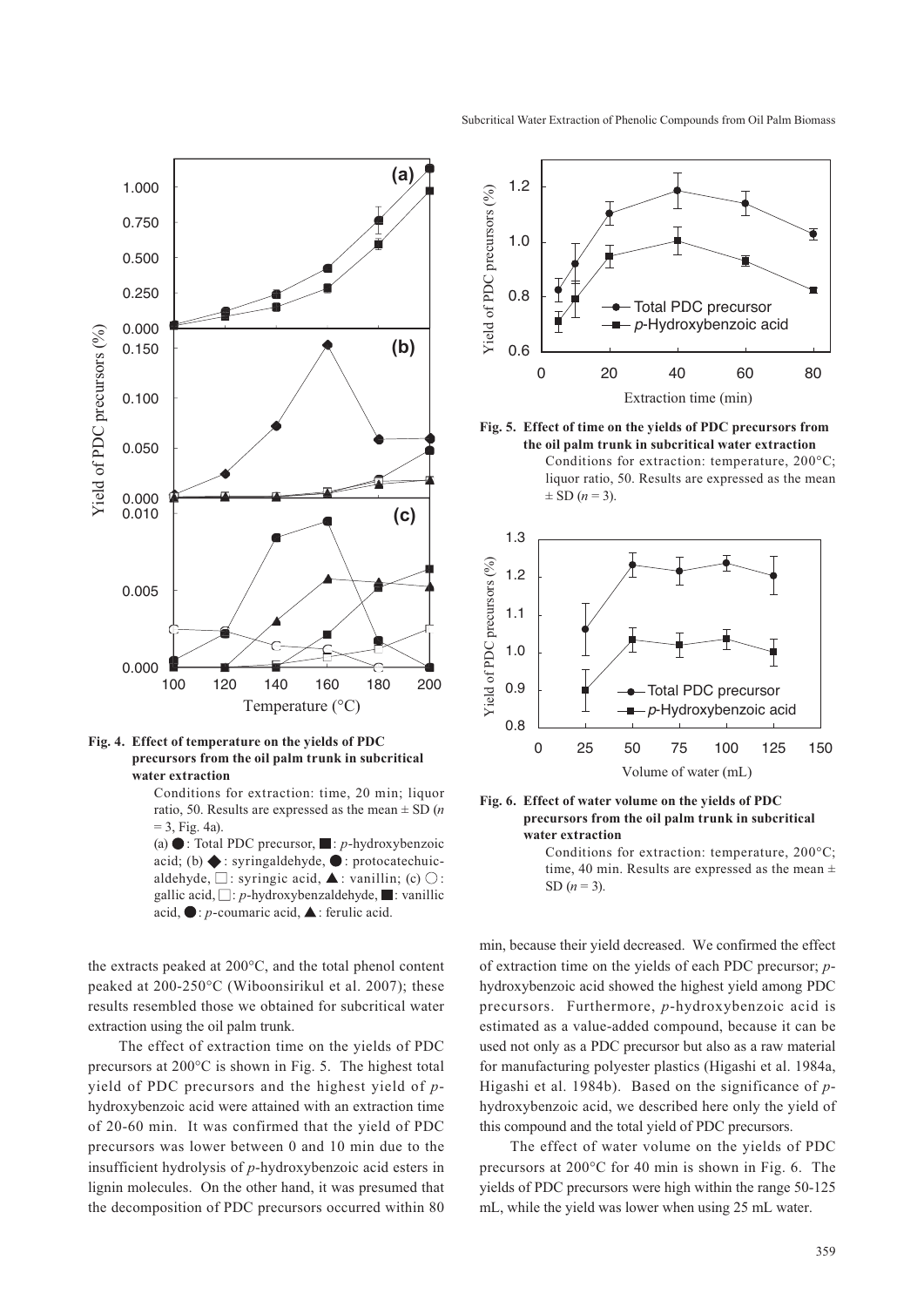#### F. Kawamura et al.



**Fig. 7. Yields of PDC precursors from each part of the oil palm** Conditions for extraction: temperature, 200°C; time, 40 min; liquor ratio, 100. Results are expressed as the mean  $\pm$  SD ( $n = 3$ ).

From the results shown in Figs. 4-6, we concluded that the optimum conditions for subcritical water extraction of PDC precursors using oil palm trunk meal are extraction temperature of 200°C, extraction time of 20-60 min and liquor ratio of 50-125.

#### **2. Yield of PDC precursors from each part of the oil palm**

The yields of PDC precursors from each part of the oil palm are shown in Fig. 7; calculated based on the oven-dried weight of the oil palm meal. Subcritical water extraction was conducted at 200°C for 40 min using a liquor ratio of 100, and eight PDC precursors, protocatechuicaldehyde, *p*hydroxybenzoic acid, *p*-hydroxybenzaldehyde, vanillic acid, syringic acid, vanillin, syringaldehyde, and ferulic acid were detected in the trunk, bark, petiole, rachis and leaves of the oil palm under this extraction condition. Seven PDC precursors other than ferulic acid were detected in the EFB fiber, midrib spine leaflets, fruit bunch stalk, flesh, kernel shell, and albumen.

The ratio of the yield of *p*-hydroxybenzoic acid to the total yield of PDC precursors was high in the waste derived from the fruit - flesh, kernel shell, and albumen, while low in the stalk of the fruit bunch and the three parts derived from the frond - petiole, rachis, and leaves. The yield of *p*hydroxybenzoic acid and the total yield of PDC precursors were highest in the kernel shell, followed by the trunk, EFB fiber, and bark, while the yield of PDC precursors from the fruit flesh was the lowest.

The amount of oil palm kernel shells generated in Malaysia is the largest among the three forms of waste

derived from fruits (Guo et al. 2008, Lee et al. 1990). Therefore the kernel shell, trunk, EFB fiber, and bark of the oil palm are anticipated to be potentially valuable sources of PDC precursors. The trunk and bark can be used without mutual separation because both exhibit high yields of PDC precursors.

The petiole, rachis and leaves of the frond contained the same amount of PDC precursors, while the average value of the content of PDC precursors was approximately 1/2 and 1/3 of the content in the trunk and kernel shell, respectively. However, the pruned frond resources constituted more than 6 times the amount of generated EFB and trunk (Basiron & Husin 1997). The total amount of PDC precursors in the petiole, rachis and leaves of the frond was calculated to exceed their amount in EFB or the trunk. Therefore, the frond was anticipated to be a valuable raw material for PDC precursors.

## **Conclusion**

It was elucidated that a large amount of PDC precursors was contained in the oil palm. PDC precursors were readily extracted with subcritical water. Quantitative analyses of PDC precursors in each part of the oil palm revealed that their content is highest in the kernel shell. In consideration of the content of PDC precursors in each part of the oil palm and the abundance of each part, the petiole, rachis and leaves of the frond were evaluated to have great potential as a bioresource of PDC precursors.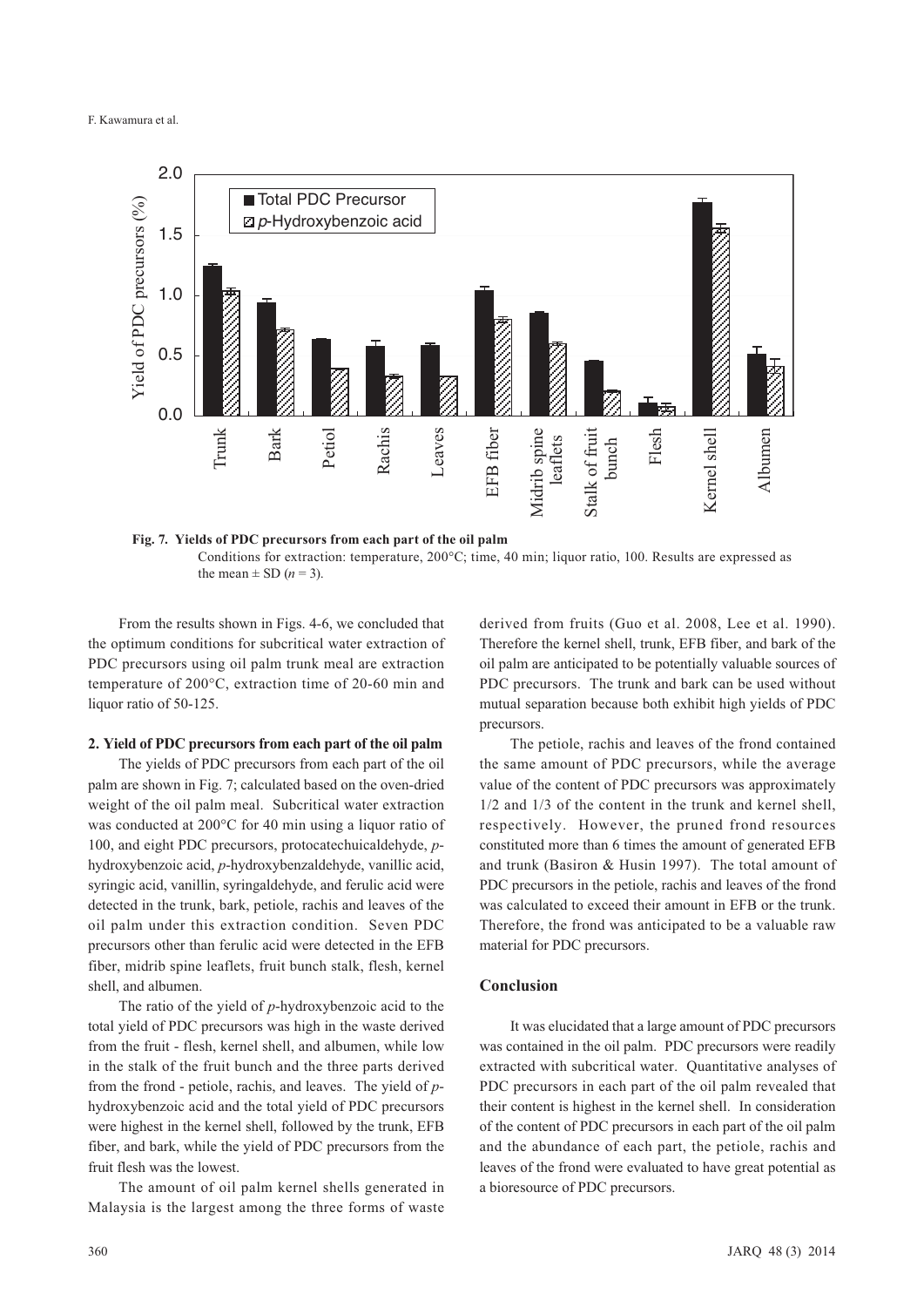### **Acknowledgments**

This study was conducted as part of an international collaborative research project - "Woody biomass conversion into bio-composites and functional materials in the tropics" - between USM and the Japan International Research Center for Agricultural Sciences (JIRCAS); the study was funded by the Ministry of Agriculture, Forestry and Fisheries of Japan.

#### **References**

- Abdul Khalil, H. P. S. et al. (2010) Development and material properties of new hybrid plywood from oil palm biomass. *Mater. Des.*, **31**, 417-424.
- Abnisa, F. et al. (2011) Utilization possibilities of palm shell as a source of biomass energy in Malaysia by producing bio-oil in pyrolysis process. *Biomass & Bioenergy*, **35**, 1863-1872.
- Asghari, F. S. & Yoshida, H. (2010) Conversion of Japanese red pine wood (*Pinus densiflora*) into valuable chemicals under subcritical water conditions. *Carbohydr. Res.*, **345**, 124-131.
- Basiron, Y. & Husin, M. (1997) Availabillity, Extraction and Economics of Oil Palm Biomass Utilization. *In* Utilization of Oil Palm Tree, eds. Harun, J. et al., Oil Palm Tree Utilization Committee (OPTUC), Kuala Lumpur, Malaysia, 3-15.
- Blaizat, P. & Cuvier, P. (1953) A new source of carotene: palm fiber oil from *Elaeis guineensis*. *J. Am. Oil Chem. Soc.*, **30**, 586-587.
- Buranov, A. U. & Mazza, G. (2009) Extraction and purification of ferulic acid from flax shives, wheat and corn bran by alkaline hydrolysis and pressurised solvents. *Food Chem.*, **115**, 1542-1548.
- Cheah, S. C. & Hoi, W. K. (1999) By-products for chemical, microbiological and other uses. *In* Oil palm and the environment – a Malaysian perspective, eds. Singh, G. et al., Malaysian Oil palm Growers' Council, Kuala Lumpur, Malaysia, 241-252.
- Corley, R. H. V. & Tinker, P. B. (2007) Chapter 1 and 2, the origin and development of the oil palm industry, the classification and morphology of the oil palm. *In* The oil palm, Fourth edition. Blackwell Science, Oxford, 1-52.
- Eikani, M. H. et al. (2007) Subcritical water extraction of essential oils from coriander seeds (*Coriandrum sativum* L.). *J. Food Eng.*, **80**, 735-740.
- Fitzherbert, E. B. et al. (2008) How will oil palm expansion affect biodiversity? *Trends Ecol. Evol.*, **23**, 538-545.
- Fujii, T. et al. (2006) Decomposition kinetics of monoacyl glycerol and fatty acid in subcritical water under temperatureprogrammed heating conditions. *Food Chem.*, **94**, 341-347.
- Guo, J. et al. (2008) Preparation of activated carbons by utilizing solid wastes from palm oil processing mills. *J. Porous Mater.*, **15**, 535-540.
- Haghighat Khajavi, S. et al. (2006) Kinetics of maltooligosaccharide hydrolysis in subcritical water. *J. Agric. Food Chem.*, **54**, 3663-3667.
- Herrero, M. et al. (2006) Sub- and supercritical fluid extraction of functional ingredients from different natural sources: Plants, food-by-products, algae and micoalgae. *Food Chem.*, **98**, 136-148.

Higashi, F. et al. (1984a) Direct polymeriztion of hydroxyben-

zoic acids by use of diphenyl chlorophosphate in the presense of N,N-dimethylformamide. *J. Polym. Sci., Polym. Chem. Ed*., **22**, 2181-2187.

- Higashi, F. et al. (1984b) Further study of the direct polycondensation reaction of hydroxybenzoic acids with tosyl chloride and N,N-dimethylformamide. *J. Polym. Sci., Polym. Chem. Ed*., **22**, 3607-3610.
- Ho, C. H. L. et al. (2007) Extraction of lignans, proteins and carbohydrates from flaxseed meal with pressurized low polarity water. *LWT - Food Sci. Technol.*, **40**, 1637-1647.
- Husain, Z. et al. (2002) Briquetting of palm fibre and shell from the processing of palm nuts to palm oil. *Biomass & Bioenergy*, **22**, 505-509.
- Husin, M. (2000) Utilization of oil palm biomass for various wood-based and other products. *In* Advances in oil palm research, eds. Basiron, Y. et al., Malaysian Palm Oil Board, Ministry of Primary Industry, Kuala Lumpur, Malaysia, **2**, 1346-1412.
- Jiménez, L. et al. (2009) Soda-anthraquinone pulping of palm oil empty fruit bunches and beating of the resulting pulp. *Bioresour. Technol.*, **100**, 1262-1267.
- Kawamoto, H. et al. (1999) Effect of processing methods on digestibility and voluntary intake of oil palm frond in cattle. *Bull. Natl. Grassl. Res. Inst.*, **59**, 10-17.
- Khuwijitjaru, P. et al. (2004) Kinetics on the hydrolysis of fatty acid esters in subcritical water. *Chem. Eng. J.*, **99**, 1-4.
- Kim, W.-J.et al. (2010) Extraction of mangiferin from Mahkota Dewa (*Phaleria macrocarpa*) using subcritical water. *J. Ind. Eng. Chem.*, **16**, 425-430.
- Kosugi, A. et al. (2010) Ethanol and lactic acid production using sap squeezed from old oil palm trunks felled for replanting. *J. Biosci. Bioeng.*, **110**, 322-325.
- Kulkarni, A. et al. (2008) Antioxidant compounds from *Eucalyptus grandis* biomass by subcritical liquid water extraction. *J. Wood Sci.*, **54**, 153-157.
- Lee, C. H. et al. (1990) Selection progress in the Deli *dura* population. *In* Proc. workshop 'progress of oil palm breeding populations', Palm oil Res. Inst. Malaysia, Kuala Lumpur, Malaysia, 81-89.
- Leh, C. P. et al. (2008) Optimisation of oxygen delignification in production of totally chlorine-free cellulose pulps from oil palm empty fruit bunch fibre. *Ind. Crops Prod.*, **28**, 260-267.
- Neo, Y.-P. et al. (2010) Phenolic acid analysis and antioxidant activity assessment of oil palm (*E. guineensis*) fruit extracts. *Food Chem.*, **122**, 353-359.
- Nomizu, K. et al. (2008) Antioxidants from steamed used tea leaves and their reaction behavior. *Biosci. Biotechnol. Biochem.*, **72**, 1682-1689.
- Nyananyo, B. L. et al. (2010) Phytochemical investigations of some tropical plants from the Niger delta area of Nigeria. *Sci. Africana*, **9**, 173-177.
- Otsuka, Y. et al. (2006) Efficient production of 2-pyrone-4,6 dicarboxylic acid as a novel polymer-based material from protocatechuate by microbial function. *Appl. Microb. Biotechnol.*, **71**, 608-614.
- Ozel, M. Z. et al. (2003) Subcritical water extraction of essential oils from *Thymbra spicata*. *Food Chem.*, **82**, 381-386.
- Petersson, E. V. et al. (2010) Pressurized Hot Water Extraction of anthocyanins from red onion: A study on extraction and degradation rates. *Anal. Chim. Acta*, **663**, 27-32.
- Pongnaravane, B. et al. (2006) Extraction of anthraquinones from roots of *Morinda citrifolia* by pressurized hot water: